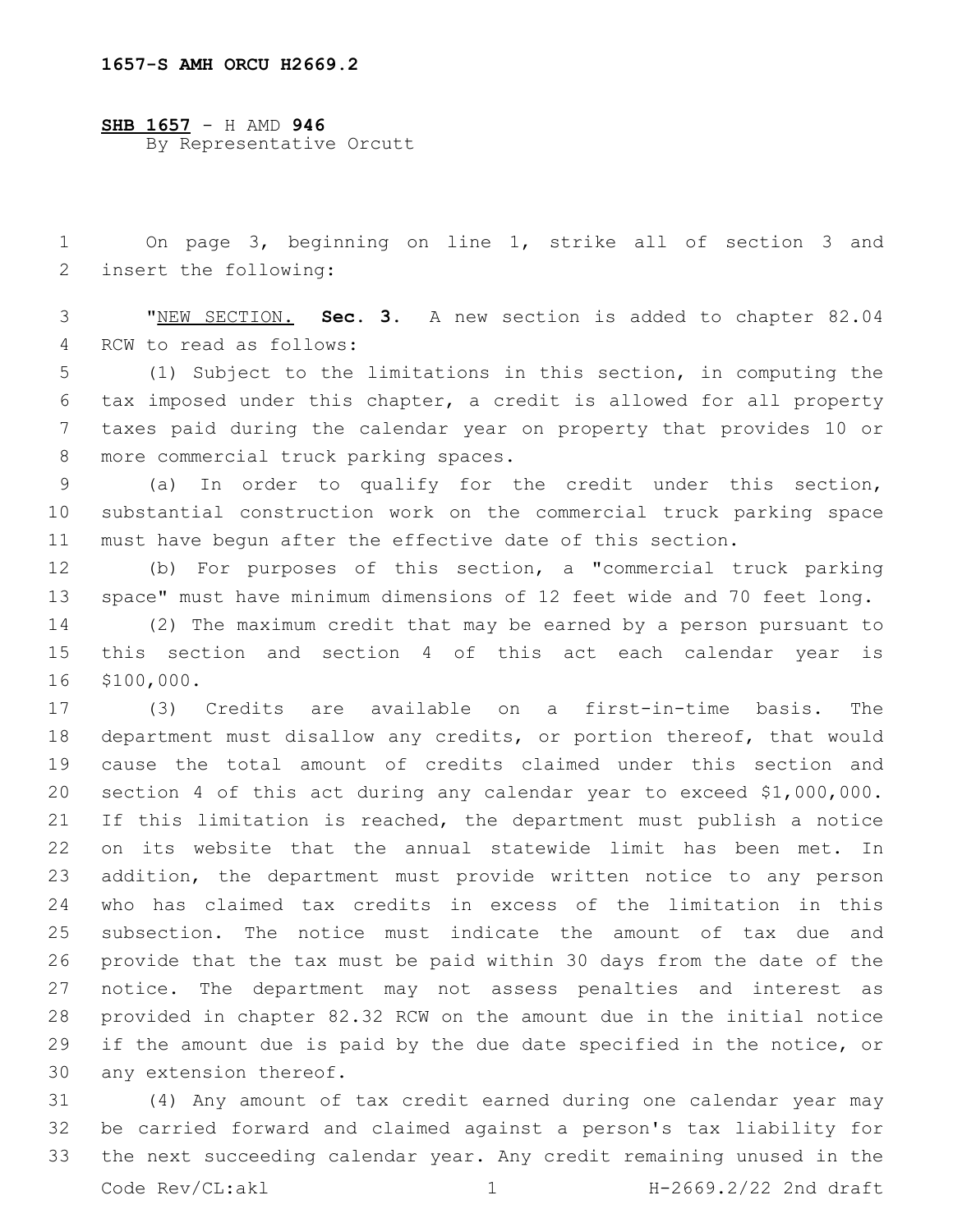next succeeding calendar year may be carried forward and claimed against the person's tax liability for the second succeeding calendar year, but may not be carried over for any calendar year thereafter. Credits carried over must be applied before new credits. No refunds 5 may be granted for credits under this section.

 (5)(a) To claim a credit under this section, a person must electronically file with the department all returns, forms, and any other information required by the department in an electronic format.

 (b) For purposes of this subsection, "return" has the same 10 meaning as in RCW 82.32.050.

 (6) Credits may not be claimed under this section for property taxes levied for collection prior to the effective date of this 13 section.

 (7) A person claiming the credit under this section is subject to all the requirements of chapter 82.32 RCW. A person claiming the credit provided in this section must file a complete annual tax 17 performance report with the department pursuant to RCW 82.32.534.

 (8)(a) This section expires one year after the secretary of the department of transportation certifies to the department that the state has sufficient safe, overnight commercial truck parking for the freight delivery needs of the state or January 1, 2033, whichever is 22 earlier.

 (b) The department shall provide written notice of the expiration date of this section to the chief clerk of the house of 25 representatives, the secretary of the senate, the office of the code reviser, and others as deemed appropriate by the department.

 NEW SECTION. **Sec. 4.** A new section is added to chapter 82.16 28 RCW to read as follows:

 (1) Subject to the limitations in this section, in computing the tax imposed under this chapter, a credit is allowed for all property taxes paid during the calendar year on property that provides 10 or 32 more commercial truck parking spaces.

 (a) In order to qualify for the credit under this section, substantial construction work on the commercial truck parking space must have begun after the effective date of this section.

 (b) For purposes of this section, a "commercial truck parking space" must have minimum dimensions of 12 feet wide and 70 feet long.

Code Rev/CL:akl 2 H-2669.2/22 2nd draft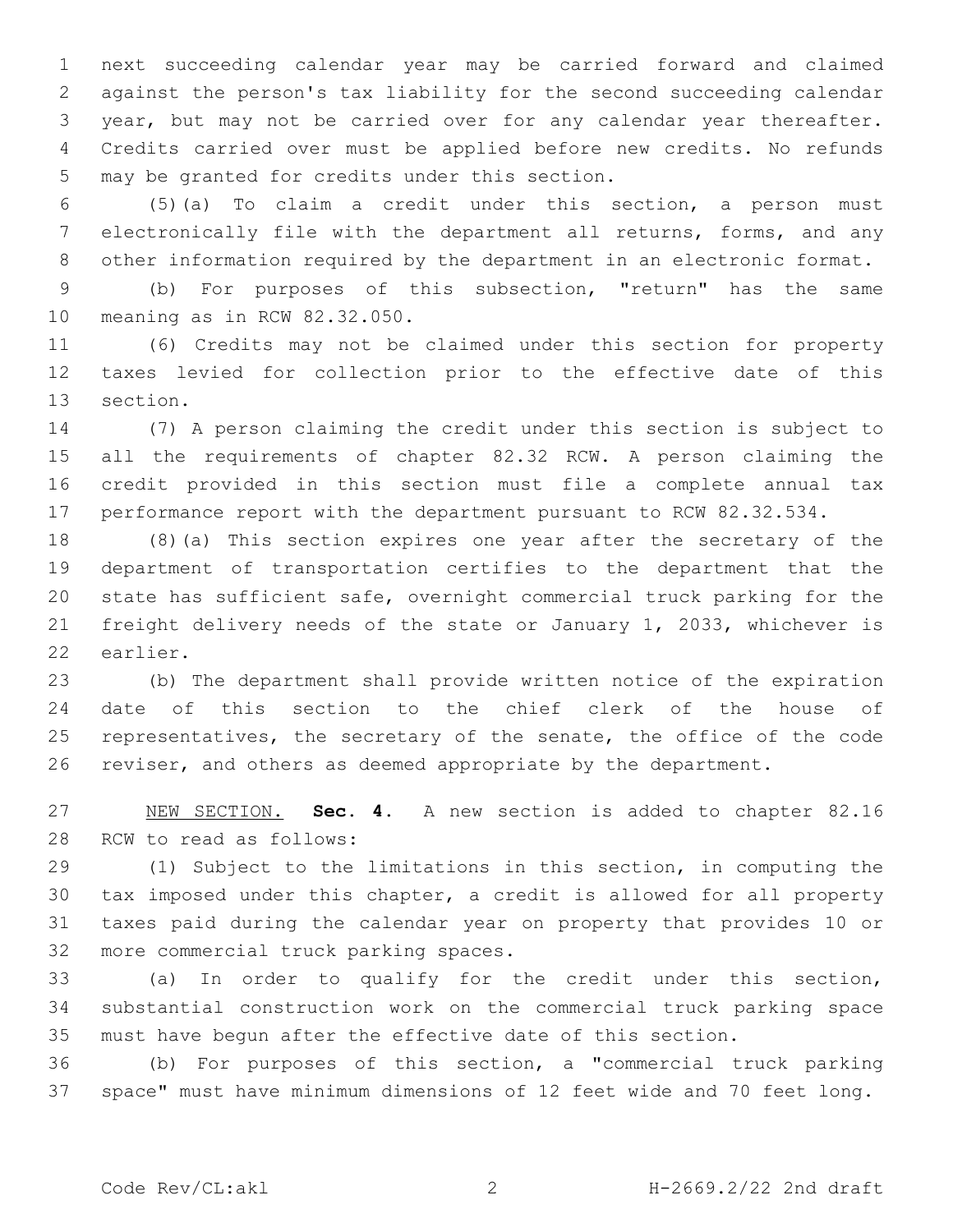(2) The maximum credit that may be earned by a person pursuant to this section and section 3 of this act each calendar year is 3 \$100,000.

 (3) Credits are available on a first-in-time basis. The department must disallow any credits, or portion thereof, that would cause the total amount of credits claimed under this section and section 3 of this act during any calendar year to exceed \$1,000,000. If this limitation is reached, the department must publish a notice on its website that the annual statewide limit has been met. In addition, the department must provide written notice to any person who has claimed tax credits in excess of the limitation in this subsection. The notice must indicate the amount of tax due and provide that the tax must be paid within 30 days from the date of the notice. The department may not assess penalties and interest as provided in chapter 82.32 RCW on the amount due in the initial notice if the amount due is paid by the due date specified in the notice, or 17 any extension thereof.

 (4) Any amount of tax credit earned during one calendar year may be carried forward and claimed against a person's tax liability for the next succeeding calendar year. Any credit remaining unused in the next succeeding calendar year may be carried forward and claimed against the person's tax liability for the second succeeding calendar year but may not be carried over for any calendar year thereafter. Credits carried over must be applied before new credits. No refunds 25 may be granted for credits under this section.

 (5)(a) To claim a credit under this section, a person must electronically file with the department all returns, forms, and any other information required by the department in an electronic format.

 (b) For purposes of this subsection, "return" has the same 30 meaning as in RCW 82.32.050.

 (6) Credits may not be claimed under this section for property taxes levied for collection prior to the effective date of this 33 section.

 (7) A person claiming the credit under this section is subject to all the requirements of chapter 82.32 RCW. A person claiming the credit provided in this section must file a complete annual tax performance report with the department pursuant to RCW 82.32.534.

 (8)(a) This section expires one year after the secretary of the department of transportation certifies to the department that the state has sufficient safe, overnight commercial truck parking for the Code Rev/CL:akl 3 H-2669.2/22 2nd draft